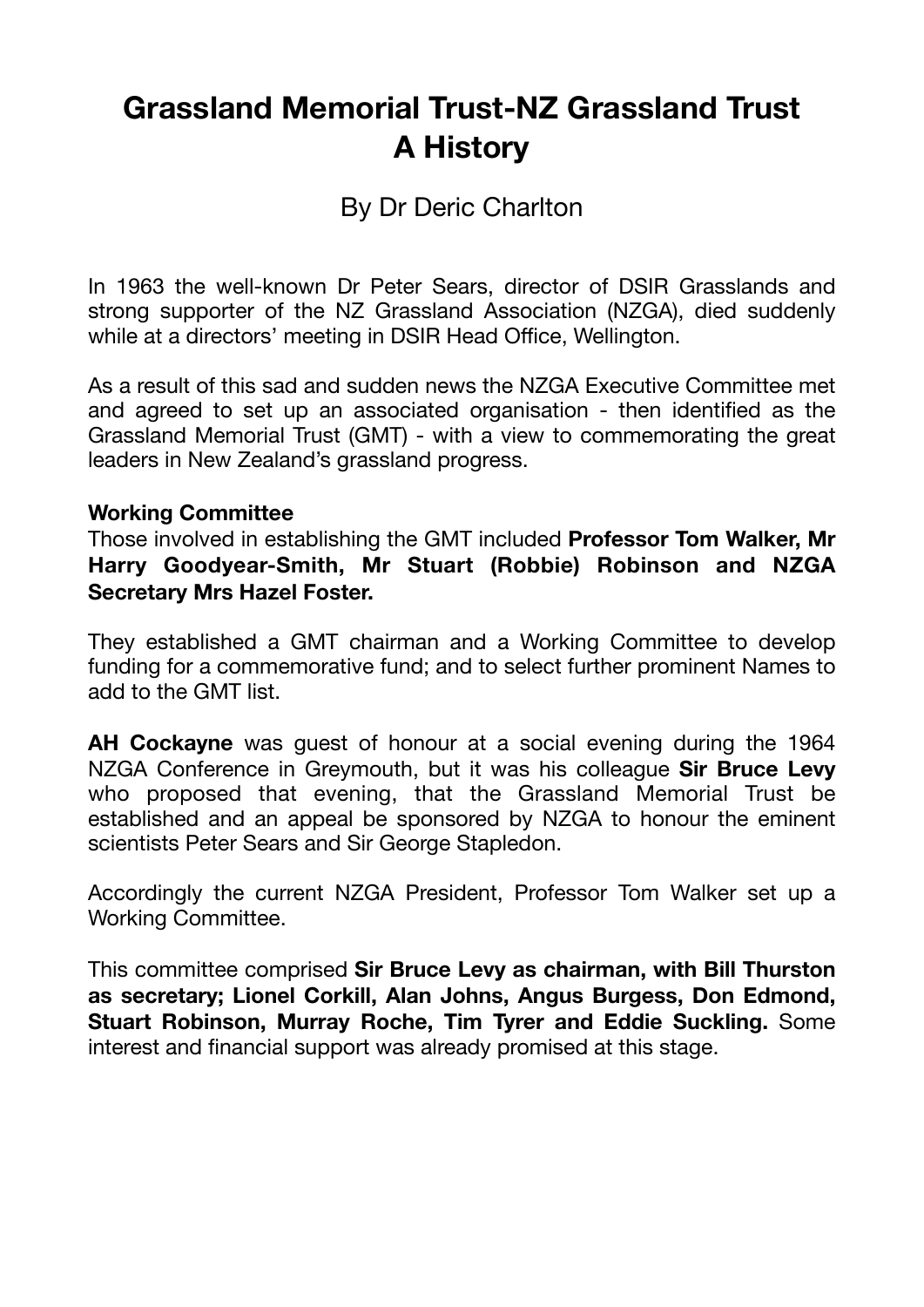### **GMT Objectives**

Tom Walker and Alan Johns gave a report at the AGM that set out the main objectives of the GMT as being to:

- Promote New Zealand's grassland farming;
- Provide travel awards, scholarships, grants and prizes to extend grassland studies and research;
- Apply the GMT funds for extending, broadening and disseminating knowledge of grassland farming in New Zealand and elsewhere.

They set the number of trustees to be at least five but no more then eleven, although they could appoint additional trustees should the need arise. At this AGM the following Founding Trustees were appointed:

### **Harry Woodyear-Smith (chairman); Lionel Corkill; Sir Bruce Levy; Ivor Elliott Alan Johns; Tom Walker; John Woodcock. Maurice Roche was appointed secretary and Val Goodall as treasurer.**

### **Fund-raising**

A brochure was designed and 40,000 copies were printed and distributed to farmers and agricultural business companies. But this only yielded \$200. Through the generosity of companies however, over \$16,000 was raised, most of which was invested in Government stock.

A year later at the Wanganui Conference the fund had risen to \$19,000 and a **first GMT Travel Award** of \$1,000 was made to George Banfield to attend the 1966 International Grassland Congress in Helsinki and to study the liaison between British research and extension services.

**An initial Stapledon Memorial Award** was also made to Don Edmond, to visit Australia and Britain, to study treading effects on pastures. He also attended the IGC in Helsinki and the National Tillage Laboratory in Auburn, Alabama, USA on the way back to New Zealand.

According to the brochure they published in the 1970s, the GMT's overall aim was then to "foster progress in the science an practice of grassland farming, on which New Zealand's export trade is almost wholly dependent, and in this way, to commemorate past leaders in such progress."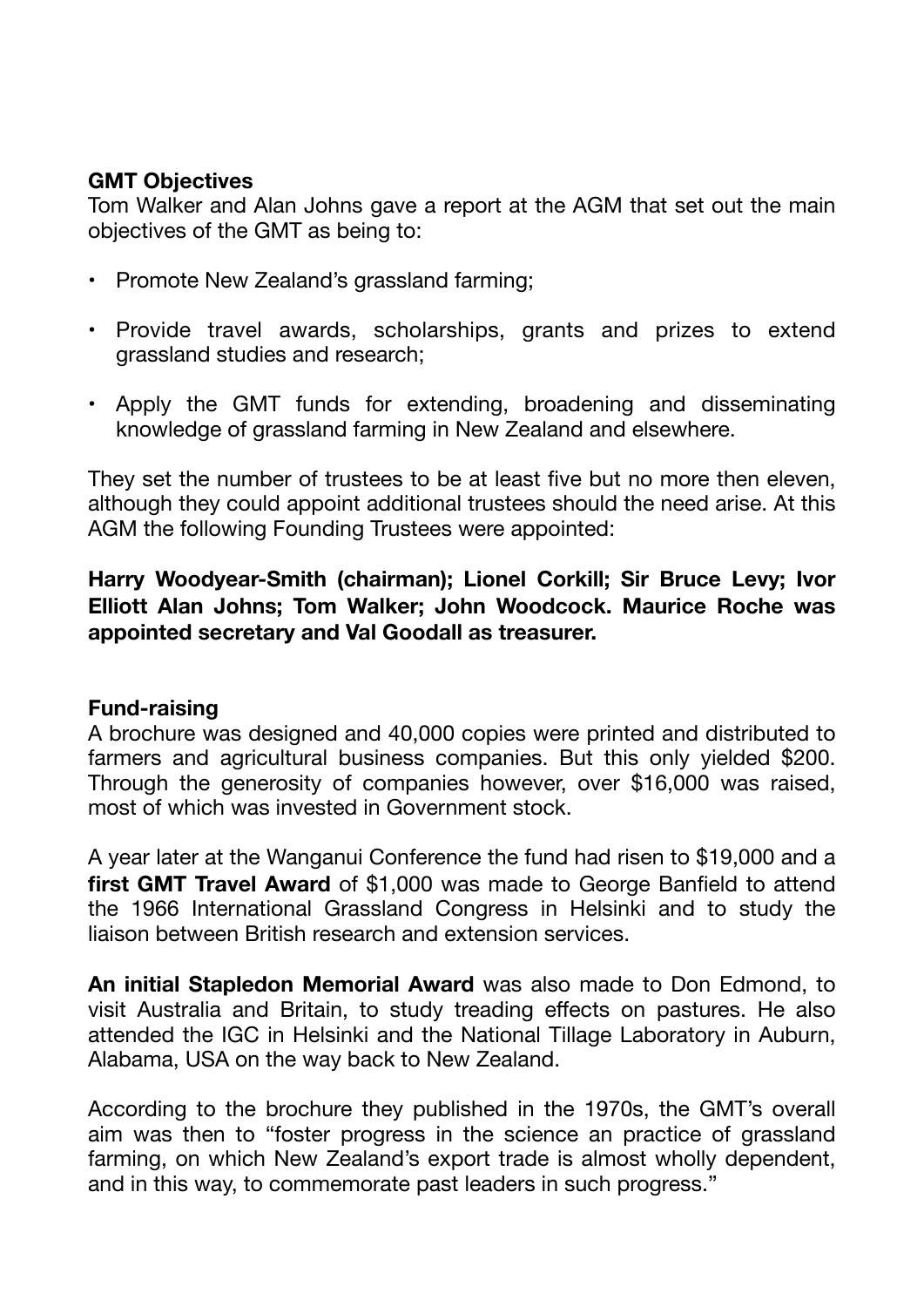#### **Another Name added**

At the 1970 NZGA Conference held at Lincoln, Alfred Hyde Cockayne, who had established NZ agricultural research and NZGA, was added after this death in 1966.

**An initial Farming Award** was made at the 1969 Masterton Conference, to C Sandbrook of Te Rehunga, near Dannevirke, for his outstanding contribution to grassland farming. The following year, at the 1970 Lincoln Conference, a second farmer award went to JL Steele of Langley Downs, South Canterbury.

\$2,500 was set aside for GMT Travel Awards to the International Grassland Congress in the Gold Coast, Australia during 1970. Each award would be \$150, made to people in the different industry sectors.

In 1969 NZGA Vice President Dr Ray Brougham was elected as a GMT trustee, setting the annual trend that the Vice President came on as a trustee for a five-year period, and a trustee who had served five years stood down. So in 1970 Vice President Nelson Cullen was appointed and Harry Woodyear-Smith was re-appointed for another five years.

At this stage the Trust's fund stood at \$21,648, a little more than half the target of \$40,000. A fresh appeal was therefore launched, as a direct letter to pastoral industry companies and organisations. However, the country was suffering financial stress at the time, so only \$800 was raised.

#### **Into the Seventies**

When Dr Ray Brougham became GMT chairman in the early 1970s he developed a strong interest in GMT and he shaped it for the future. The GMT Committee decided those named would be principally New Zealanders who had led the impressive development of the country's grassland industry, especially through NZGA, and some leaders in the United Kingdom, who had greatly helped this country to develop its pasture research in the 1920s and 1930s.

Soon the GMT Names included North Island farmer RA Candy (in 1975 following his death) and Dr CP McMeekan was included in the GMT Names in 1973. When he died in the late 1980s DSIR geneticist/breeder Dr Lionel Corkill was also added.

However, even Ray Brougham found people reluctant to contribute to the GMT Fund and this languished at low levels. He continued as chairman for another two decades and ensured that the notable trustees, Sir Bruce Levy, Dr Lionel Corkill and Harry Woodyear-Smith were re-elected for further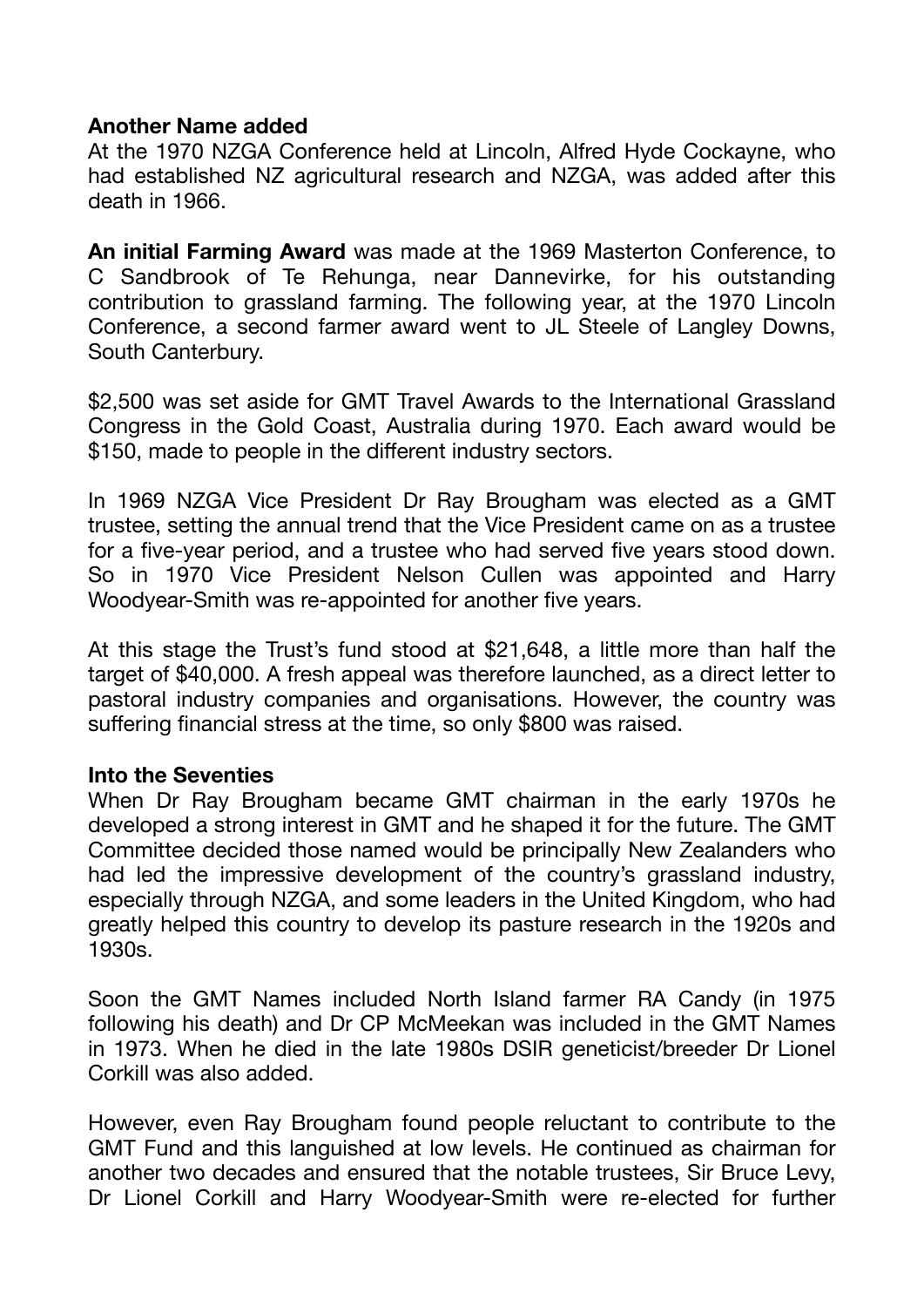terms, though by then were too old to attend the meetings. Several other past presidents, such as Nelson Cullen and Dr Robin Scott, tended to dispute suggestions and were not re-elected.

In 1972, Professor Reinhardt Langer of Lincoln, and DSIR Grasslands' regional station developer Jim Lambert retired as trustees and were replaced by the Vice President, Jim White, also of Lincoln. Farmer Bill Hurst joined the GMT in 1975, and the following year Bill Thurston was elected, when George Banfield retired after only one year. By then it was clear that some NZGA Presidents did not prefer to serve as trustees, as they were busy in their own particular careers.

The format of presenting two of the host region's farmers with excellence awards was set in place during the 1970s. In 1973 and 1974 special awards were made to the NZGA, for publishing a Part Two of the Annual Proceedings each year. However this only continued for 3-4 years.

Another innovation from the GMT in 1972 was a GMT Address, and the inaugural address was given at the Te Anau Conference by former DSIR Director-General Dr WM Hamilton. He summarised the achievements of Dr Peter Sears and Sir George Stapledon. Then in 1978 another GMT Address was given by chairman Dr Ray Brougham, summarising the GMT progress after 12 years.

In 1977 at Palmerston North, five farmer awards were given by GMT and a Special Award went to Mr Hoddy Pearse for his long effort to develop hill country subdivision.

During the year, Sir Bruce Levy offered his memoirs for publication by the GMT but this was declined because of the probable small sales demand. Instead the memoirs went to the Alexander Turnbull Library, now the National Library in Wellington. The trustees were the only people permitted to view the Levy Memoirs, as a condition stipulated by Dr Brougham.

When I became a trustee, I travelled to Wellington and spent a day reading Sir Bruce's memoirs, and after this I agreed that they would not have been a worthwhile investment as a printed book.

The early years of his career were of most interest, but his overseas travels occupied the main chapters, and these, together with the part on rivalry among DSIR Directors, would have been of minimal appeal to any reader.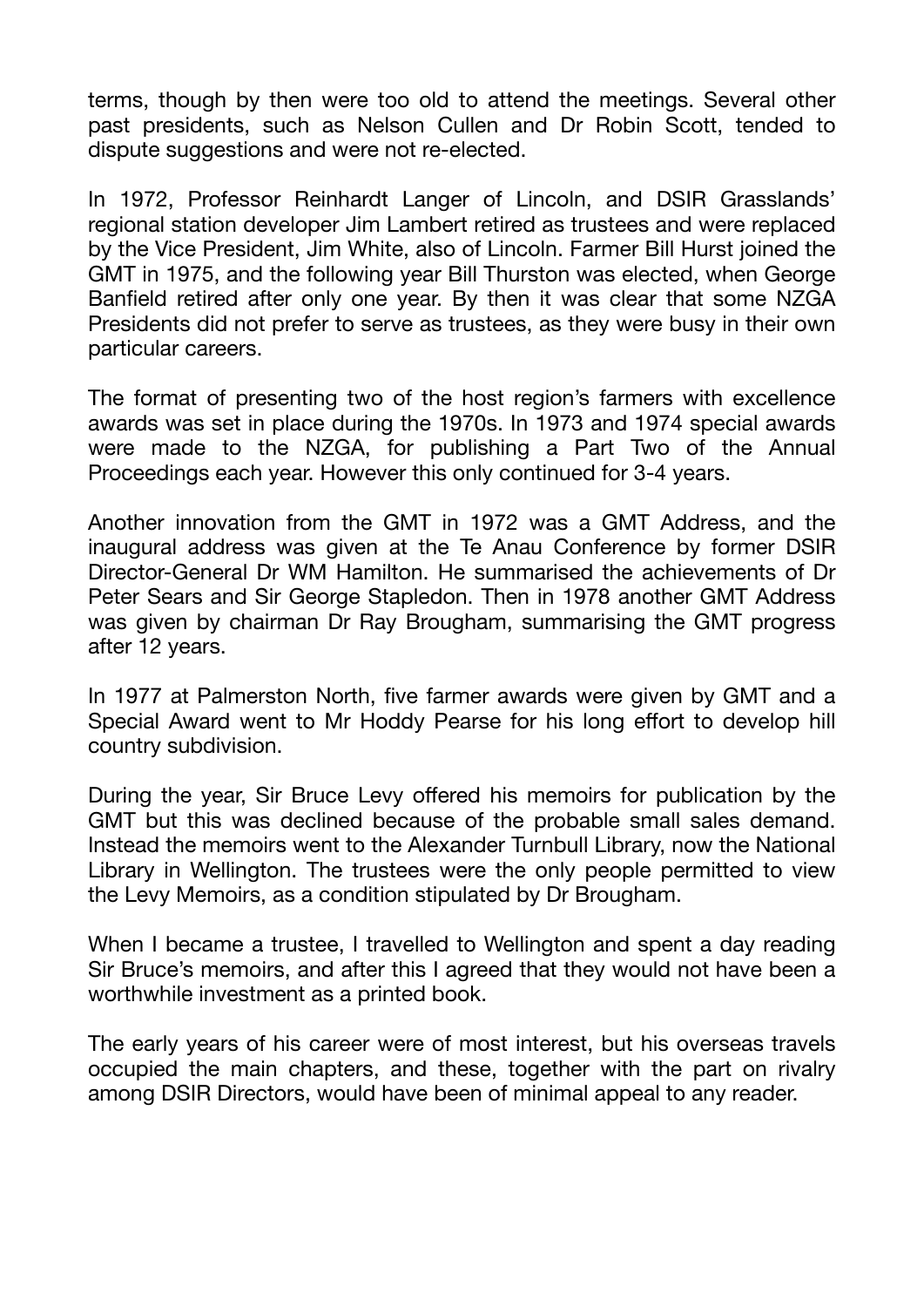#### **Regional representative scheme**

Another innovation by chairman Dr Brougham was to establish a regional representative scheme, to aid GMT matters across the country. He personally approached 16 people and listed them in his 1978 GMT Report:

| Northland           | Hugh Kirton            |
|---------------------|------------------------|
| Auckland            | <b>Trevor Ellett</b>   |
| Bay of Plenty       | Sir William Stephenson |
| Taupo               | <b>Robin Gordon</b>    |
| <b>King Country</b> | <b>JM Fisher</b>       |
| Taranaki            | D Rider                |
| Hawke's Bay         | Jim Inglis             |
| Horowhenua          | Malcolm Guy            |
| Wellington          | <b>Tim Tyrer</b>       |
| <b>Nelson</b>       | <b>R</b> Martin        |
| Canterbury          | Doug Fyfe              |
| Ashburton           | <b>Russell Lobb</b>    |
| <b>West Coast</b>   | David Wright           |
| South Canterbury    | J Symons               |
| <b>West Otago</b>   | F Hoare                |
| Southland           | <b>SC Bowmar</b>       |

At this meeting in Invercargill, MAF Senior Adviser **Ray Rankin** was given a special award for his long effort in promoting effective pastoral agriculture in Southland; and Professor Keith Syers, the soil science chair at Massey University in Palmerston North, received a travel award.

Sir Bruce Levy resigned as a trustee in 1979 after 15 years of service to the Trust, as he and Lady Levy were moving to Jerusalem near Tauranga, to be cared for by their adopted daughter. Terry Ludecke and John Lancashire were elected as trustees, and Harry Woodyear-Smith was re-elected again.

Three farming awards were presented at the 1979 Annual Conference in Rotorua, and Special Awards went to:

- BOP farm consultant DC Peterson;
- Six farmers forming a group at Broadlands;
- Omahu Demonstration Farm Rangitaiki Dairy Company, Edgecombe;
- Peter Freeth, farming editor at the *NZ Herald.*

Professors Kevin O'Connor and Jim White, two Lincoln stalwarts, were recipients of travel awards.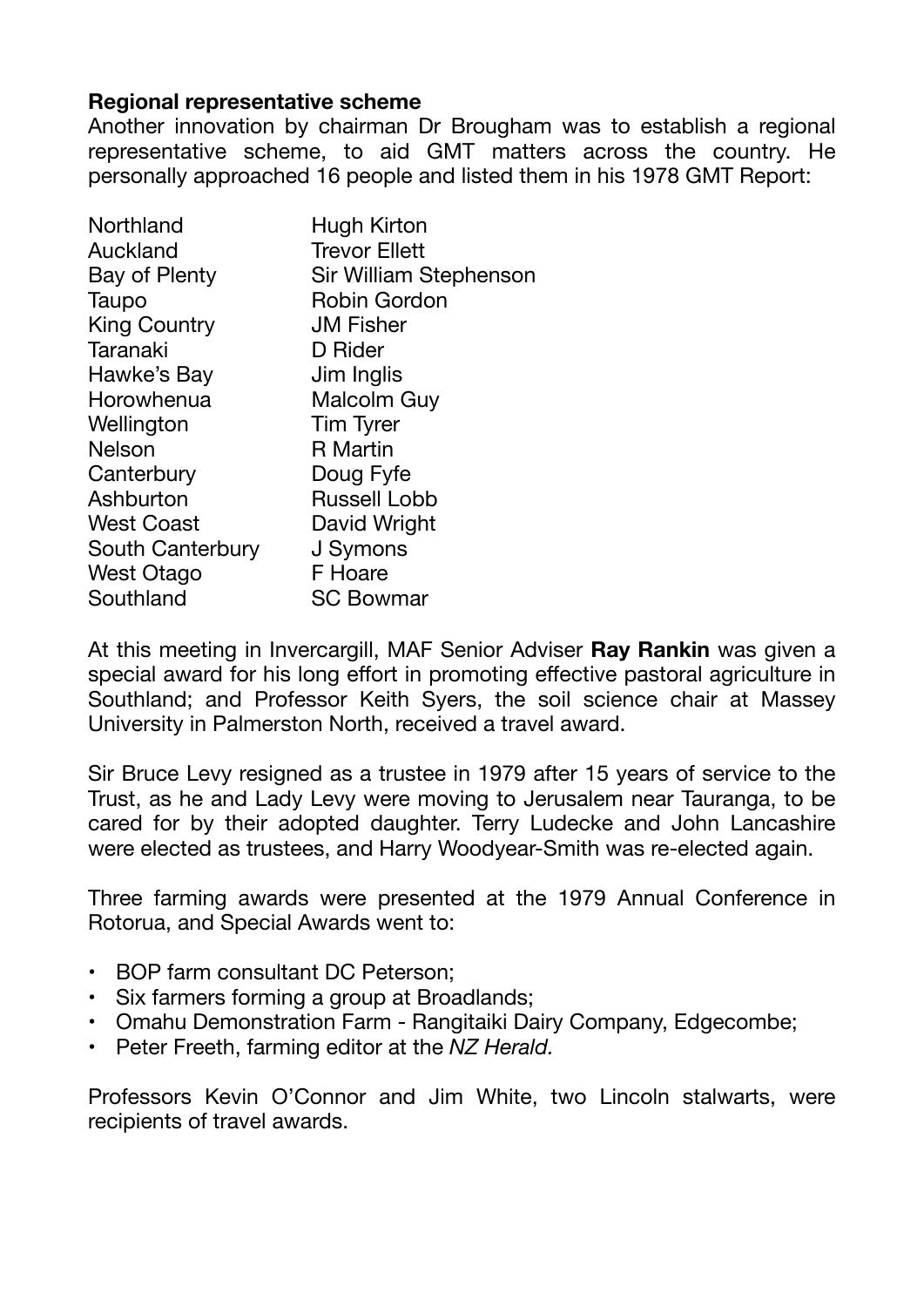# **GMT in the 1970s**

At the time I became familiar with the GMT and its members I was able to meet the trustees socially at the Annual Conference, particularly in 1980, the 50th Meeting in Greymouth, when the Life Members were all invited and all were present. So what were they like in reality?

This was the Muldoon era when it was a decidedly male-dominated country - Prime Minister Robert Muldoon saw to that! The NZGA and GMT were no exception - apart from one prominent Life Member - Hazel Foster. Mrs Hazel Foster had served as the Secretary from 1955 to 1973. She retired at the first Annual Conference I attended, in Te Kuiti. However she hadn't served on the GMT.

Dr Ray Brougham, director of DSIR Grasslands since 1970, dominated the GMT in those times, in true Muldoon style, and he had all the Trustees agreeing with his opinion and wishes. He chaired the meetings in a jovial style but inveigled the distribution of travel awards and other decisions along the lines he desired, favouring those who had pleased him but setting aside others who hadn't followed the required pathways. His nominations for office were nearly always accepted, so he gathered in the GMT a group of effective trustees from several sectors, all of whom were "one of the boys."

But those who served in the GMT were all capable in their particular field.

Ray Rankin, the senior farm adviser in Invercargill, had a wealth of farmer experience but was learning the foibles of dealing with grazing livestock in other, somewhat different regions from his own area. A gentle spoken person, he would tender his opinion when he'd heard the others.

Bill Hurst was the farming guru from North Otago. He and pleasant wife Jesse, would host certain members after the AGM in their motel room, and I can recall some well-known contacts suffering hangovers the following morning. Bill's whisky must have been consumed in quantity as the conversation flowed too.

At least once a year Bill would visit DSIR Grasslands in Palmerston North to catch up with Ray and then visit a few researchers to discuss particular problems he might have encountered, or to find to about their work, possibly on Ray's advice. Bill was President in 1976 when Lincoln staff member Gavin Daly stated that the Executive Committee was a "bunch of old women"! I wasn't sure whether they or the old women were the more insulted that evening, but I doubt that any females were present at the AGM.

Terry Ludecke and Jim White were both lecturers in Lincoln's Plant Science Department but I doubt that either were sycophants to the Chairman at the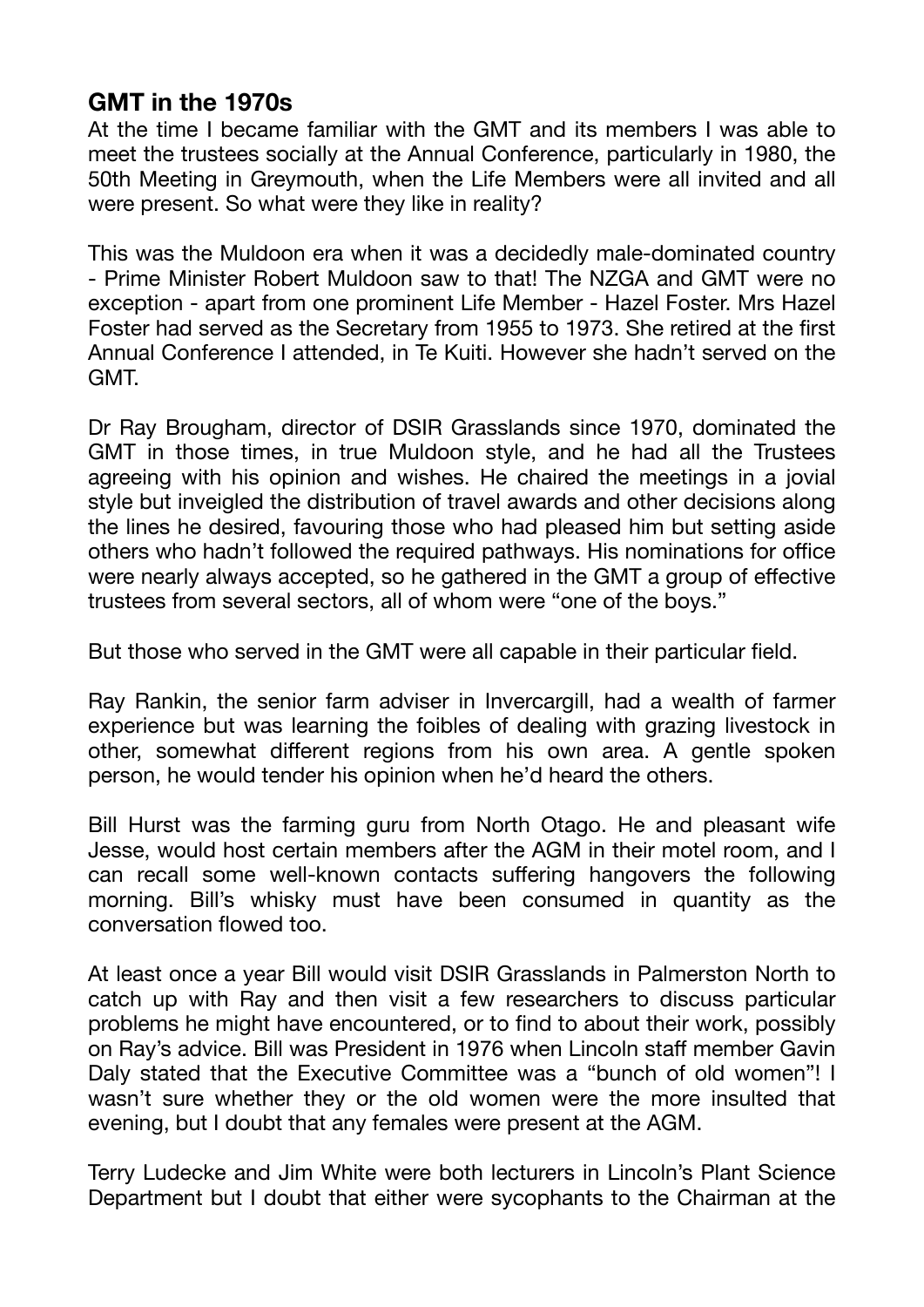time. They were pragmatic speakers with good knowledge and authority and not short of their own opinions, though Ray may have persuaded them to agree with his verdict on an issue. Sadly Terry died suddenly, while refereeing a rugby game, so never really served on the Trust. Jim White served his five years term without any problem.

Bill Thurston was yet another Brougham fan, having been looked after at Grasslands where he was appointed Science Editor. Bill had an office adjacent to Ray's and they conferred daily over work and sport. Science papers drafts didn't go far without Bill's consent, obviously run past Ray before any action. The one exception to this was one geneticist called Mike Ross, an import like myself.

Mike was very much a loner and he worked in his office on theoretical genetics. He wrote papers and sent them directly to science journals, as neither Bill nor any colleague could understand Mike's work! A draft had stayed with Bill for long enough, so Mike didn't bother him anymore… He went to Denmark in the later 1970s, on a DSIR grant, but vanished without reporting to cover his bond. The only one concerned with Ross's disappearance was the divisional secretary Gerald Lockett, whose duty was to report on his progress. DSIR's Head Office was not amused…

Bill Thurston eventually retired, having the distinction of being one of the NZGA's "Old Women". He kept on socialising the Ray Brougham's group however, and after one afternoon he joined Ray, Cyril Armstrong and Jack Gomez in a visit to mate Kevin Church, the retired DSIR Grasslands carpenter. The group consumed at least two bottles of whisky before returning to Palmerston North and poor Bill tripped over his mailbox after being dropped off at home. He suffered some serious cuts and his wife had to take him to the hospital. I doubt that Bill was allowed out with Ray again…

John Lancashire was also a serving Trustee and had to go along with Ray at his work as Agronomy Group Leader at Grasslands. Lanc was politically astute, however, and I've seen him begin a meeting with aggression and then end it purring like a caged lioness. Eventually it was Lanc who quietly led the GMT away from Ray Brougham's grasp and developed it into a more democratic organisation.

Woodville farmer Jim Inglis was the other trustee who supported Lanc's trend to democracy. Jim and I eventually guided the Trust to hold one of the two annual meetings at Wellington Airport in the early 1980s, when Ray was tidying his desk to retire. This move led to Jim taking over as GMT Chairman with me as his deputy, and we ensured all the trustee opinions were heard, leading to an equable consensus on matter raised at the meetings.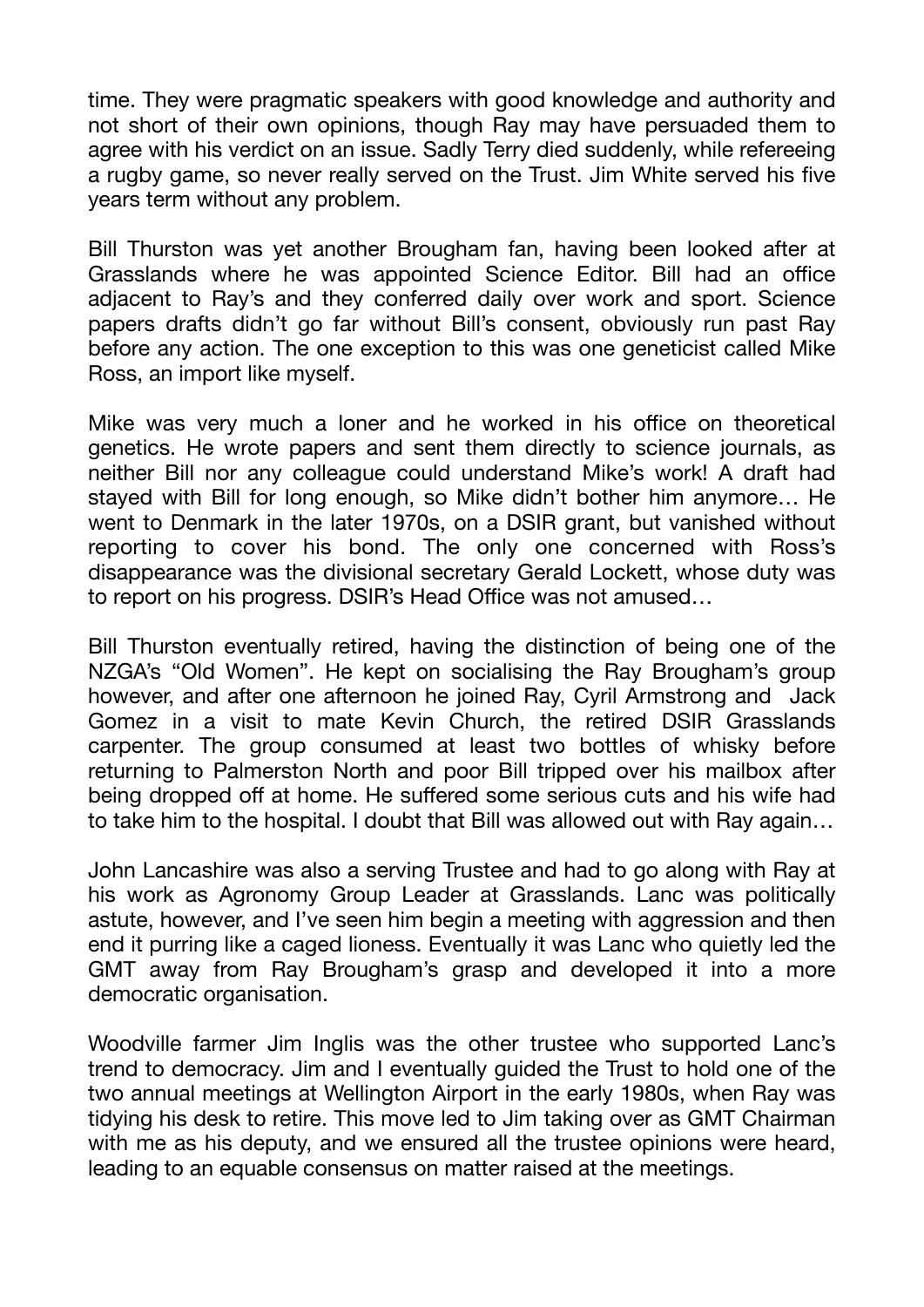Angus Burgess, the former farm advisory head in Palmerston North, served as a trustee following a short contribution as NZGA secretary after Hazel Foster's reign. He stepped down in 1981, along with the stalwart Stuart 'Robbie' Robinson, a long time agronomy lecturer at Massey University, both having served five years. After retiring from Massey, Robbie went on to lead the Turf Research Group at DSIR Grasslands for several years, before retiring once more to join the NZ Turf Culture Institute, also in Palmerston North.

The final trustee in this decade was Alan Harris, OIC at Grasslands Gore. He was always going along, very obviously, with his director and checked with Ray before making his views known. When Ray left the GMT, Harris didn't linger either.

### **Into the Eighties**

So the GMT moved into the 1980s, as an all-male organisation and was generally regarded as a "gang of mates" that eventually evolved into a much fairer team as the decade passed.

John Toxopeus, fertiliser scientist at MAF Ruakura, joined the Trust in 1982 when he served as NZGA President and he livened the meetings with his contributions in several ways. Tox wasn't always clear in making his points but it was interesting to see where the discussion headed! He and Ray brougham visited the farming nominees in the Gisborne area in 1983 and the presentations to Guy Trafford (farming on pumice soils), John Lane (pumice/ mudstone soils) and Owen Bartram (mudstone soils) in the Poho-o-Rawiri Marae on 7 November were colourful and gained high interest from the local farming community.

Marlborough farmer and lucerne seed grower Jim Cresswell was the new trustee in 1982, and contributed a pragmatic viewpoint. At the Blenheim Conference, held unusually in a new church venue, Mr Ossie James, who pioneered agriculture aviation through his company James Aviation in Hamilton, was given a special award by GMT in recognition of his lifelong achievements.

New blood appeared in the Trust in the form of Dr Gavin Sheath, then leading MAF's hill country research team at Whatawhata. Gavin brought fresh ideas into the NZGA Annual Conferences and gave probing contributions at GMT meetings, having done thorough in-depth homework to prepare for them.

At this point I would like to acknowledge the consistent background effort given by Ray Brougham's Divisional Secretary, Gerald Lockett and Ray's PA, Miss Judy Greer. Too often these valuable efforts were officially mentioned in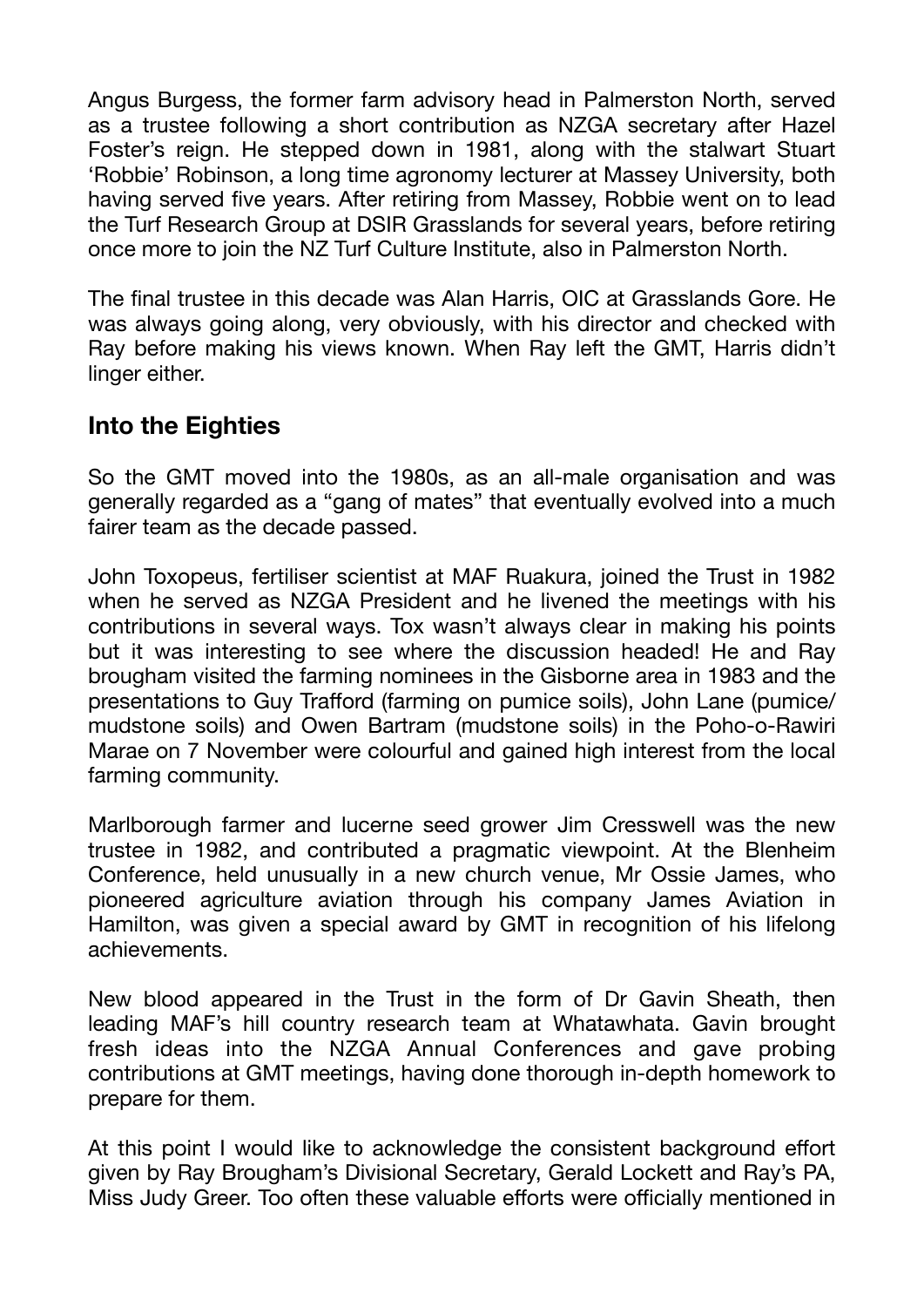the Annual Reports but few people were aware that they served Ray Brougham for many years while he led the GMT. They retired and enjoyed a more relaxing life after DSIR, when Ray's successor John Lancashire appointed a new secretary/treasurer in plant breeder Mr John van den Bosch and used his reigning PA for correspondence and minutes production.

1986 proved to be a milestone year, when the GMT saw its last GMT trustee Dr Lionel Corkill, who had served 21 years, step down. Corky was always an impressive leader and he saw the Trust and Association through many crises to continue their successful roles in the country's grassland industry. Corky sadly died in the year in Palmerston North and his name was added to the list of those commemorated by GMT.

That year Ray Brougham and Bill Hurst were both re-elected and Deric Charlton, as NZGA Vice President, joined as a trustee. The long-serving Harry Woodyear-Smith was given a Special Award at Whangarei, and near Tauranga, Sir Bruce Levy died following pioneering New Zealand's grassland research since 1912.

In 1988 Ray Brougham eventually resigned as GMT Chairman but remained an active trustee; and Woodville farmer Jim Inglis was elected his successor at the August 1988 AGM. At the end of the decade, Gerald Lockett retired as the GMT Secretary/Treasurer after 17 years of consistent service and Mr Ross Dalton, an administrator at DSIR Grasslands, took his place. By this time the trustees appointed

### **Changes in the 1990s**

The Trust continued in its traditional format under the chairmanship of Jim Inglis, but he steered the Trust to a much closer relationship with NZGA. Jim retired in August 1995 and the trustees elected Dr Deric Charlton to replace him. Deric focused on recognising excellence in service for the industry and encouraging initiative through student and travel awards. During 1995 the book Grasslands for Our World, an initiative of the late Ray Brougham and containing the plenary papers and discussion conclusions from the 1993 IGC sessions, managed to exceed the cost of its production. Sales of remaining copies went to the NZGT fund, which was significantly boosted by financial surpluses from the IGC budget.

By this stage the GMT format had settled in and become well established. There were two meetings in a year, organised to be held at DSIR Grasslands. These were held in March and August, the latter being the AGM where trustees were elected or re-elected. For these events the trustees arrived in Palmerston North and were accommodated in a motel, any costs the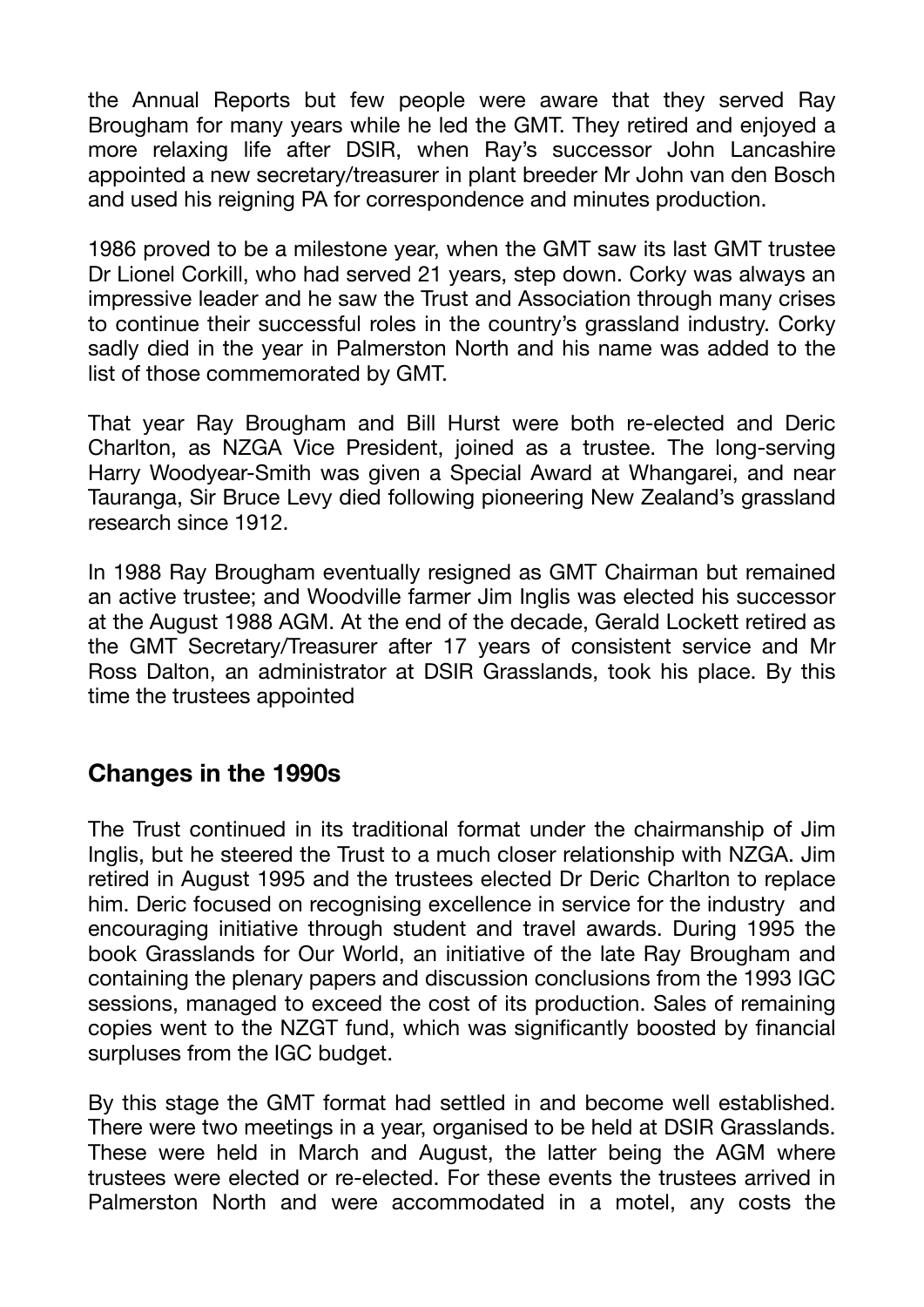trustees submitted being covered by the Trust, unless they were paid for by the employing body, such as DSIR, MAF and the companies. These organisations considered this part of their sponsorship effort, as it was all in aid of the grassland industry. Some farmer trustees never submitted their expenses anyway, considering it their contribution.

The formal GMT meeting was held at Grasslands the following morning, when the agenda was worked through and decisions re awards and travel grants were finalised. A generous lunch was supplied and enjoyed, and the friendships among the trustees developed over the good food. After this the trustees caught up with researchers and other local contacts before departing for their home base. Voting was usually by voice, rather than a show of hands, and motions were debated and then proposed, seconded and formally voted on, as in any meeting. Suggestions came from the trustees around the table and were then debated.

The GMT farm awards were received as nominations, arranged through the MAF Regional Adviser, who was well aware of the best grassland farmers in his region. He would distribute the nomination forms to these farmers, gathering around five or six enterprises for the judges to visit. Two or three GMT trustees would be chosen as judges for the particular region, those nearest or familiar with the conference region's farming being the obvious choices.

The judges would arrange for a tour of the nominated farms during winter, to gather their recommendations in time for the August GMT meeting to approve of the decisions. Later in the 1990s a visit to at least one of the award-winning farms would be included in the conference field trip.

The judges would be accompanied around the farms by the regional adviser or a senior adviser, and each visit always began with a session at the farmhouse. One GMT trustee was considered to vote on these awards by his judging the farming spouse's scones, rather than the farm!

The profitability of the business was the prime consideration, as the Trust did not care to give a farm award to an enterprise that failed shortly afterwards. The livestock condition and the state of the pastures were the other criteria considered, and increasingly, the sustainability of the property and its management were also weighed into the final decision. This was, after all, the era before climate change, although the GMT judges soon realised that the best farmers were those who ensured their land was in a better condition when they left it, than it had been when they began farming it.

The GMT Awards were presented at the Conference, usually before lunch on the first day when the attendance was high and the media were present.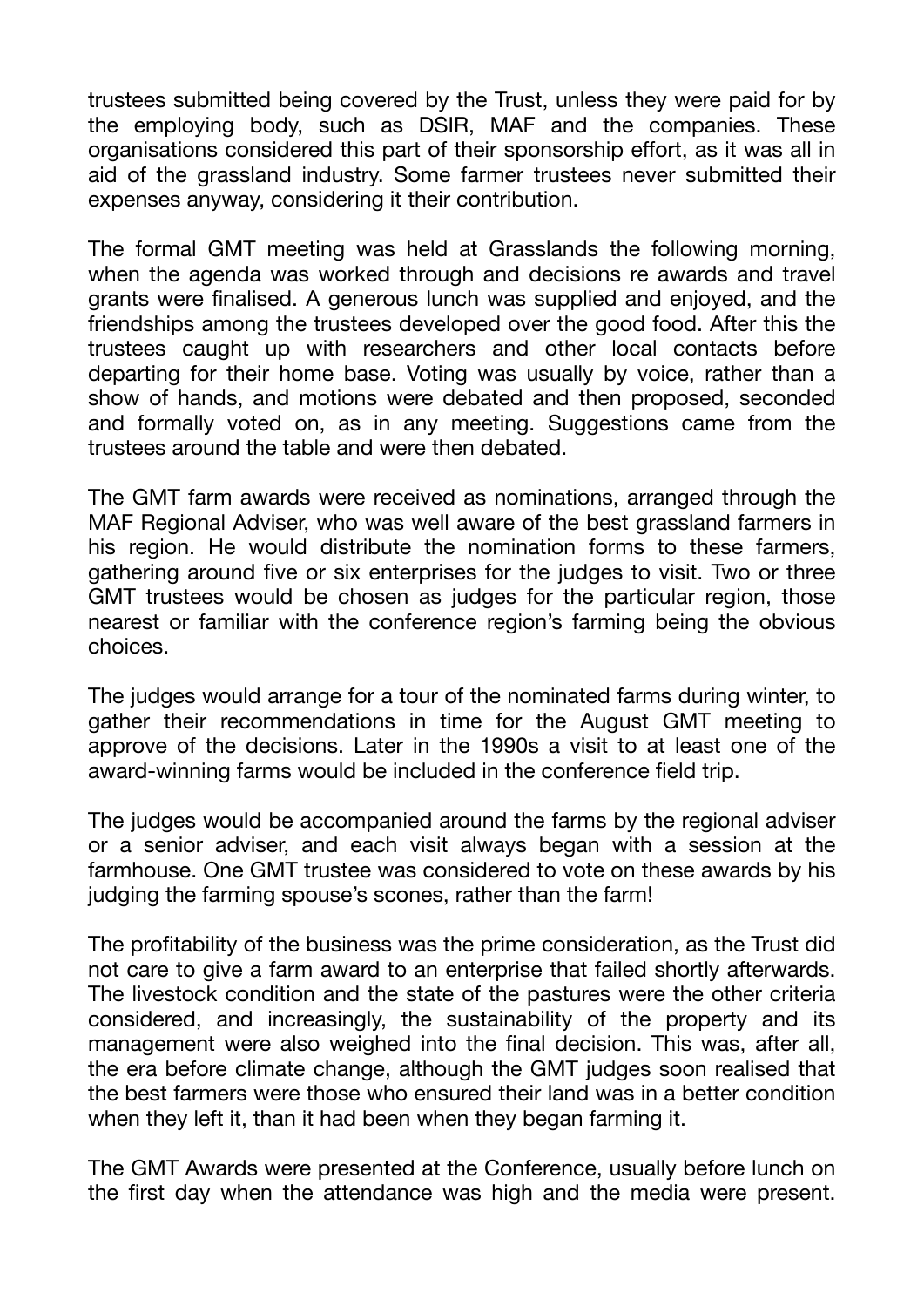Chairman Ray Brougham was at his best in this presentation and it always went well. When Jim Inglis took over the chairman's role, he used his dry wit and extensive farming knowledge to make successful award presentations. When Deric Charlton and Bryan Guy were in the chair the awards were given after the Conference Dinner and were in place of unsuccessful entertainment events. Deric tended to punctuate his presentations with amusing and passable stories. He stood down as chairman in August 2002.

## **Fund Boost from the International Grassland Congress**

In February 1993 the XVII IGC was held in Palmerston North with satellite meetings in Christchurch and Hamilton and a tropical session in Rockhampton, Queensland. Ray Brougham had made an impressive effort raising sponsorship funds to allow representatives from 91 countries to attend, and after the accounts were all settled its organisers invested surplus funds in the NZ Grassland Trust, with an amount also going to a similar Australian trust.

NZGT opted to maintain its capital fund value while financing a range of awards from the interest received. Ray died suddenly in early November that year and in 1994 the Ray Brougham Trophy was instigated to recognise significant achievement in NZ pastoral agriculture. The Brougham family donated a bronze sculpture of a sower to the Trust, to be awarded annually.

### **NZGT Secretaries**

The background job of secretary has been undertaken through the years by several willing people. Bill Thurston was appointed Secretary of the GMT Steering Committee during its establishment in 1964 and Maurice Roche, an administrator at DSIR Grasslands, took on the position a year later.

When Ray Brougham became Trust Chairman in 1971 his divisional secretary Gerald Lockett was given the position after Maurice Roche was retiring, and Gerald served as Secretary for 17 years. He retired from the position after Ray retired in 1988 and another Grasslands administrator, Ross Dalton, took on the role. He was followed by plant breeder John van den Bosch, and then AgResearch plant scientist Dr Grant Douglas who accepted the position when John van den Bosch was dis-established and moved to Wrightson in Christchurch to work on cereal crops. And when Dr Douglas was made redundant in 2011, Mr Bruce Belgrave, the assistant to Dr John Caradus in Grasslanz Technology, which manages the PVR royalty income from Grasslands pasture cultivars, became NZGT Secretary.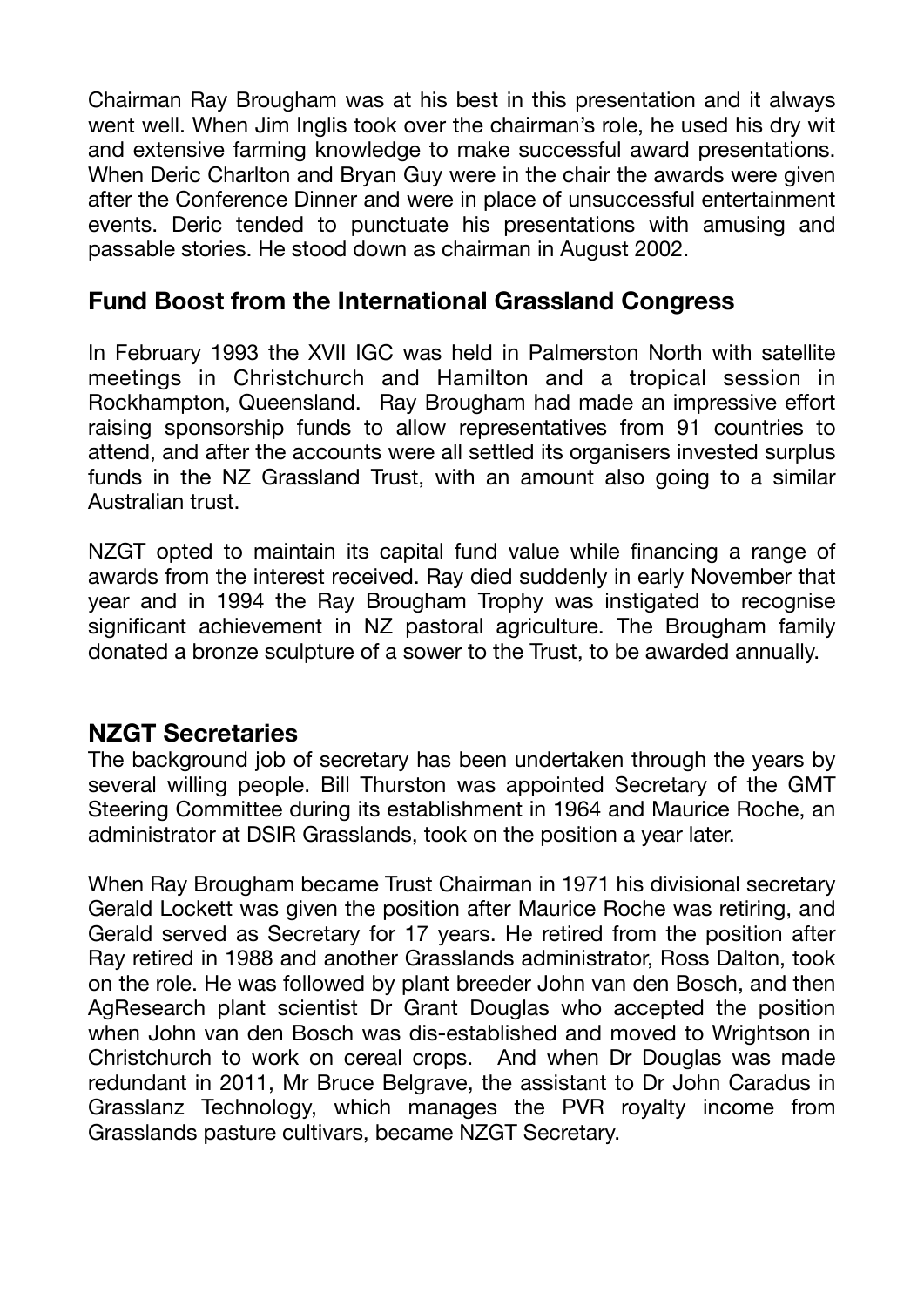### **New Trustees**

As the incoming NZGA Presidents were elected as trustees and former trustees stepped down after their five-year terms, the personality of the Trust evolved, as a result of the new blood and flow of ideas.

In particular, Dr Gavin Sheath offered new ways to keep the GMT evolving, and when Dr Deric Charlton was elected as Chairman to replace Jim Inglis after several years, he also brought in new ideas.

Together in the year 2000, the trustees decided that, rather than principally revere the NZ Grassland pioneers, the emphasis of the Trust should be jointly as:

- An awarding body, to recognise exceptional contributions to the NZ grassland industry;
- To give student scholarships to encourage those entering the pastoral industries to work towards successful careers.

According they voted to change the Trust's name to:

# **The New Zealand Grassland Trust**

to bring it closer in operation to NZGA as its financial arm. This enabled closer cooperation with the NZGA Executive Committee at a time when there were sweeping changes in funding NZ research and development and a heightened business model was being emphasised by the Government.

NZGT thus became the investment and awarding arm of NZGA and its funds grew as the years passed, with funds being managed judiciously by finance company Forsyth Barr, based in Dunedin.

# **New Trust Deed**

In 2014 the trustees reviewed and modified the Trust Rules and Objectives, to better reflect the environment of the new age, and the new Trust Deed was lodged, as required, with the Charities Commission. Some key changes were:

- 1. The Trust shall consist of not more than eleven nor less than seven trustees.
- 2. The office of a Trustee shall become vacant if that Trustee has served a five-year term.
- 3. Vacancies in membership of the Trust Board shall be filled by the NZGA Incorporated upon recommendations from the Trust.